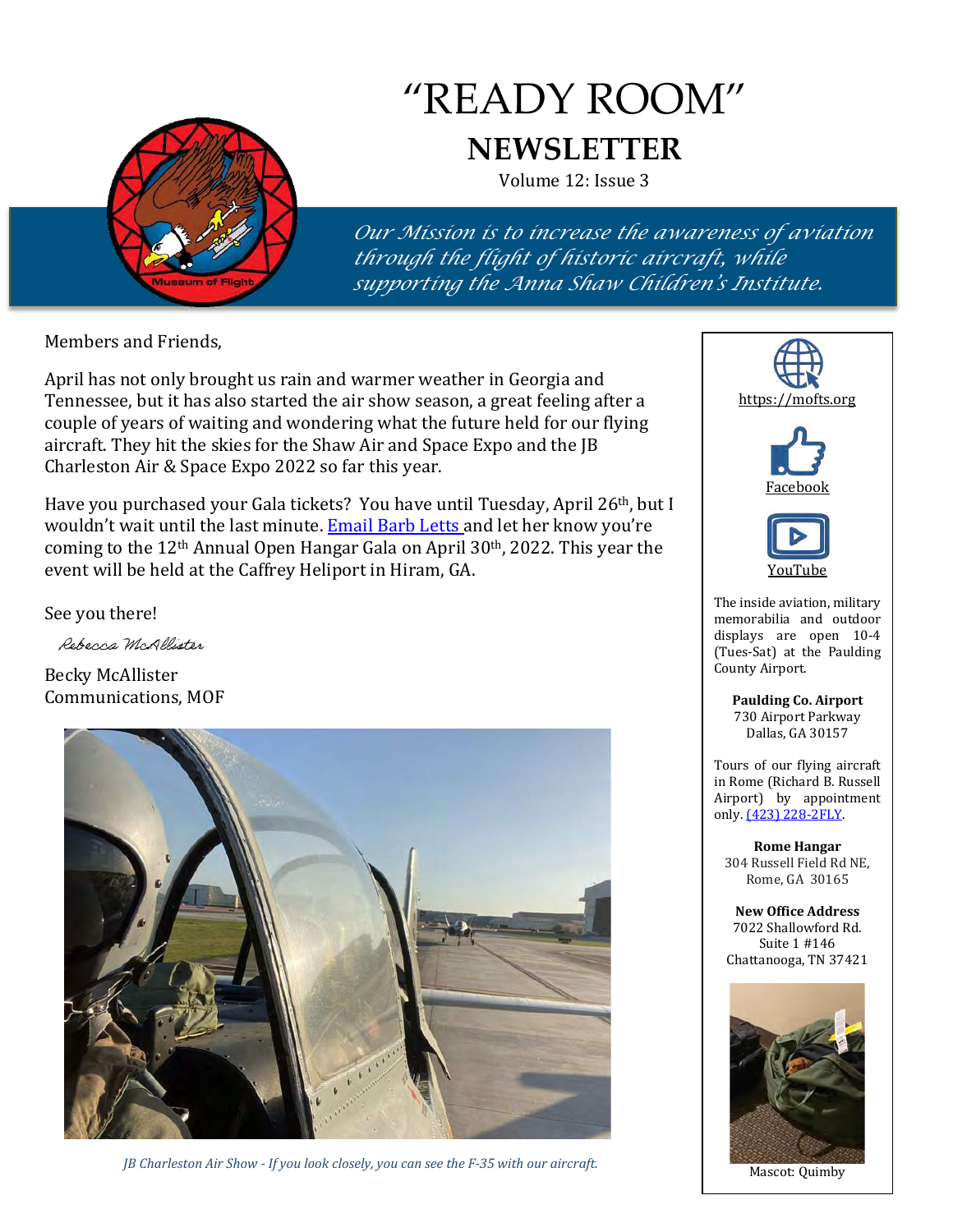



## From the Museum Archives

*This article from about 9-10 years ago is part of the history of the museum and a great story, too.*

#### **Sounds of Freedom – Peyton DeHart**

Airplanes in flight overhead have caused me to crane my neck skyward since youth. The Doppler shift of sound coming from above irresistible to my curiosity. Look up. See a plane. Wonder about how it is... that it flies.

For all the time I have devoted to the listening of aircraft in flight, in only one place, for only one year, did I absolutely know what was flying over before looking up. The year was 1980. The place was Pensacola, Florida.

I arrived as a student naval aviator having never before flown. My aviation experience was limited to airline seats and model airplanes. Arriving at North Whiting Field with a group of twenty or so likeminded students assigned to VT-6 (Fixed Wing Training Squadron Six), I was informed by the Operations Officer that I was assigned to the last squadron at Whiting to transition fully to the T-34C Turbo Mentor. For a period of time, half the squadron still operated the venerable T-28B Trojan, the other half few the T-34C.

"Who wants to fly the T-28?" All hands shot into the air. "Thought so," he went on, "this always happens when the class is mostly Marines. Everyone write your name on a piece of paper and put it in this hat. I'll draw names for aircraft assignment."

And so it was that my name was drawn to fly a 34C with a simple power lever (throttle) and constant speed propeller, instead of the behemoth T-28B with throttle, mixture, cowl flaps, prop lever, high and low blower, and a propensity to suffer lost communications every other flight.

Though I didn't know it at the time, I probably owe my eventual graduation with a set of wings to the simplicity of the 34. I'm not sure I would have survived the T-28. So I was disappointed with the hand of fate, but it was actually looking out for my best interests.

Living on base, at the BOQ, was an auditoryoverload experience; as we were under the traffic pattern of one of the busiest Naval Air Stations in existence. In the constant flow of the traffic pattern, the whine of the T-34's prop would be followed in due time by the throaty rumble of the T-28's engine. Once I had those two sonic signatures down (took all of about ten seconds), the next trick was to try to determine the number of aircraft in the pattern by sound alone, or the number of aircraft inbound for the "Break" at the conclusion of a Formation training flight (normally two or four, depending on the syllabus flight, but sometimes a mechanical problem caused one to drop out... so three was a possible answer as well). For the alert listener, desperately trying to soak up any and all knowledge about things aviation, this process took about a week. From then

on, the faint noise growing to crescendo told me exactly what was flying overhead at any given time.

The differences are so remarkable that it would be hard NOT to be able to "tell" the type aircraft by sound, but to the uninitiated, it seemed a parlor trick.

"How'd you know what it was?" the person would ask.

"How could you NOT know, if you live here?" my unspoken reply.

*(continued on the next page)*

Toppers Roofing & Home Improvement

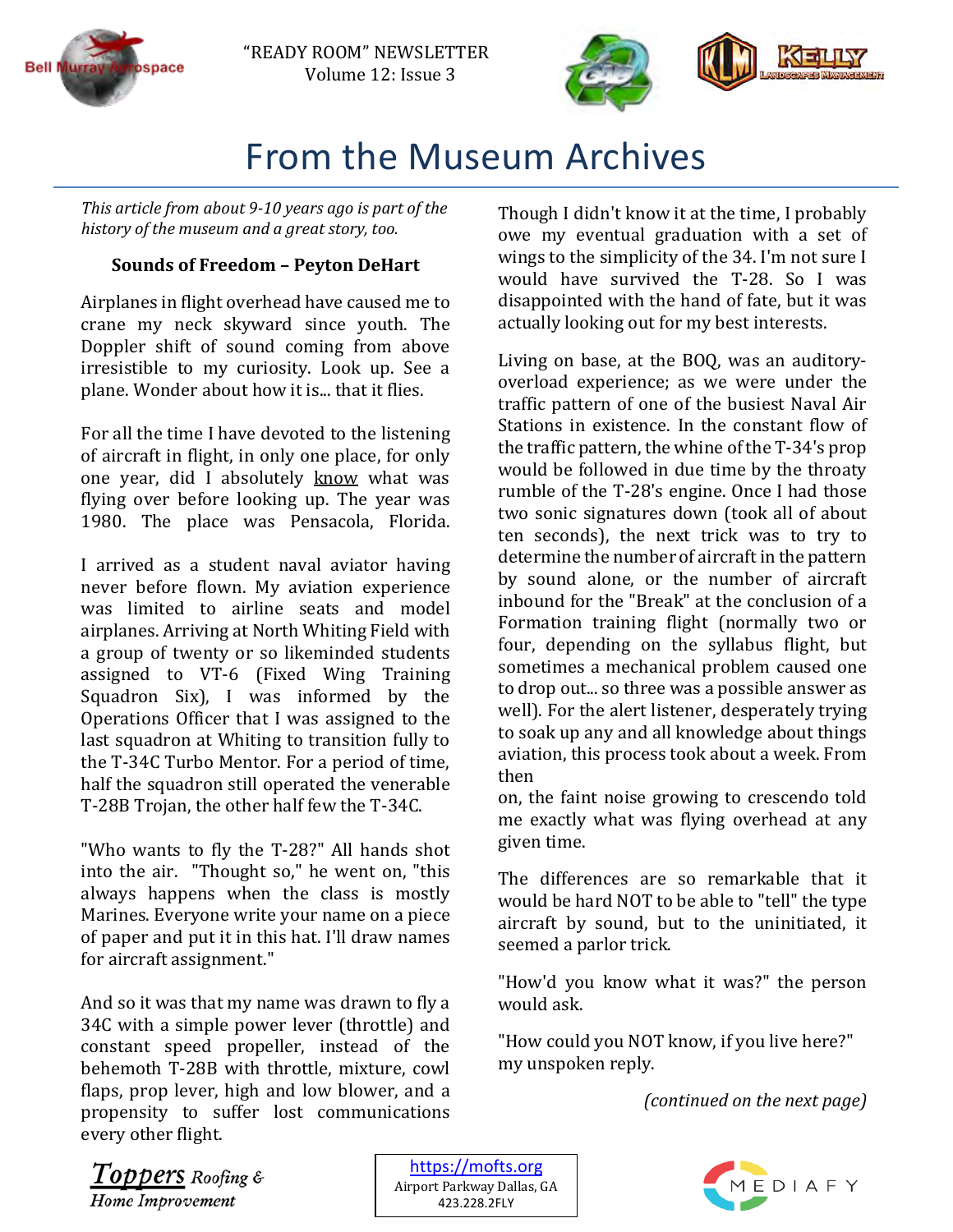



#### **Sounds of Freedom – Peyton DeHart (continued)**

The T-28 was the more pleasant signature in flight. The rumble fairly bristled with power. Smoothly firing on all nine cylinders, it ground up the sky with huge flat paddles for propellers pulling it along. It throbbed a fast heartbeat of exhilaration. But the neatest sound on base belonged to the T-34C taxiing. The annoying high whine of the prop would shift key and softens to a whir when the power lever was pulled back into "Beta" range. The constant speed prop twisted through its' range of motion until it applied negative thrust (pushing the wind forward, rather than aft). That was useful in helping to stop the plane upon landing, or helping to taxi slower without heating up the brakes. As neat as it is to fly when one wants to fly, it is an equally important attribute that one be able to stop when one wants to stop.

Something else comes to mind, too, when talking about the sounds of freedom. It bears remembering that though I love aviation and STILL rush out of the house to raise my thumb skyward to any aircraft that rumbles lowly by, there are other mortals, wretched creatures I suspect, who run out of their houses, complaint-number-on-speed-dial cell phone, while raising skyward another digit.



*T-34C Turbo Mentor*

# Quimby's Corner

Quimby inspects mom's (Director, Christine Lewis) panel installation. Good job, Quimby!





 $\bm{Top}$  pers Roofing & **Home Improvement** 

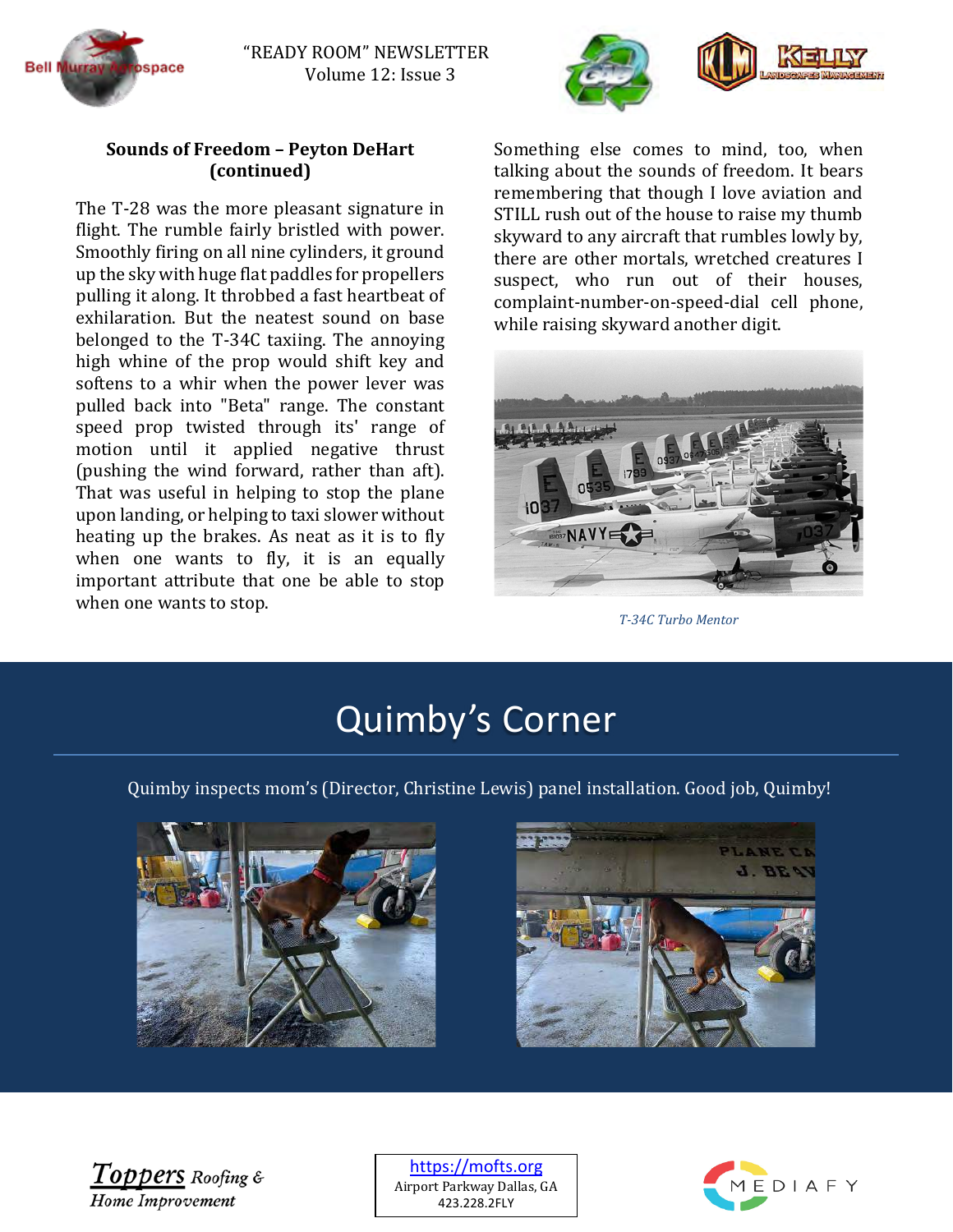



### Deadline is Tuesday, April 26th! **Click here to email Barb Letts, for your tickets.**



Twelfth Annual Open Hangar Gala







**Silent Auction** 1800 - 2030 Specifically for Anna Shaw

### **The Main Event**

1900

- $\geq$  Invocation
- > USMC Color Guard
- **Brief Program**
- > Dinner Catered by Ole Tymer Rome

#### Dance The Night Away

2000-2230

- > Dancing By THE BEATERS
- DJ & Sound BY Matrix Music 笋









750 Airport Pkwy. Dallas Ga. 30132 - 423.228.2FLY (2359)

"To increase the public's awareness of aviation through the flight of historic aircraft while supporting the local children's hospital"

 $Topters$  Roofing & Home Improvement

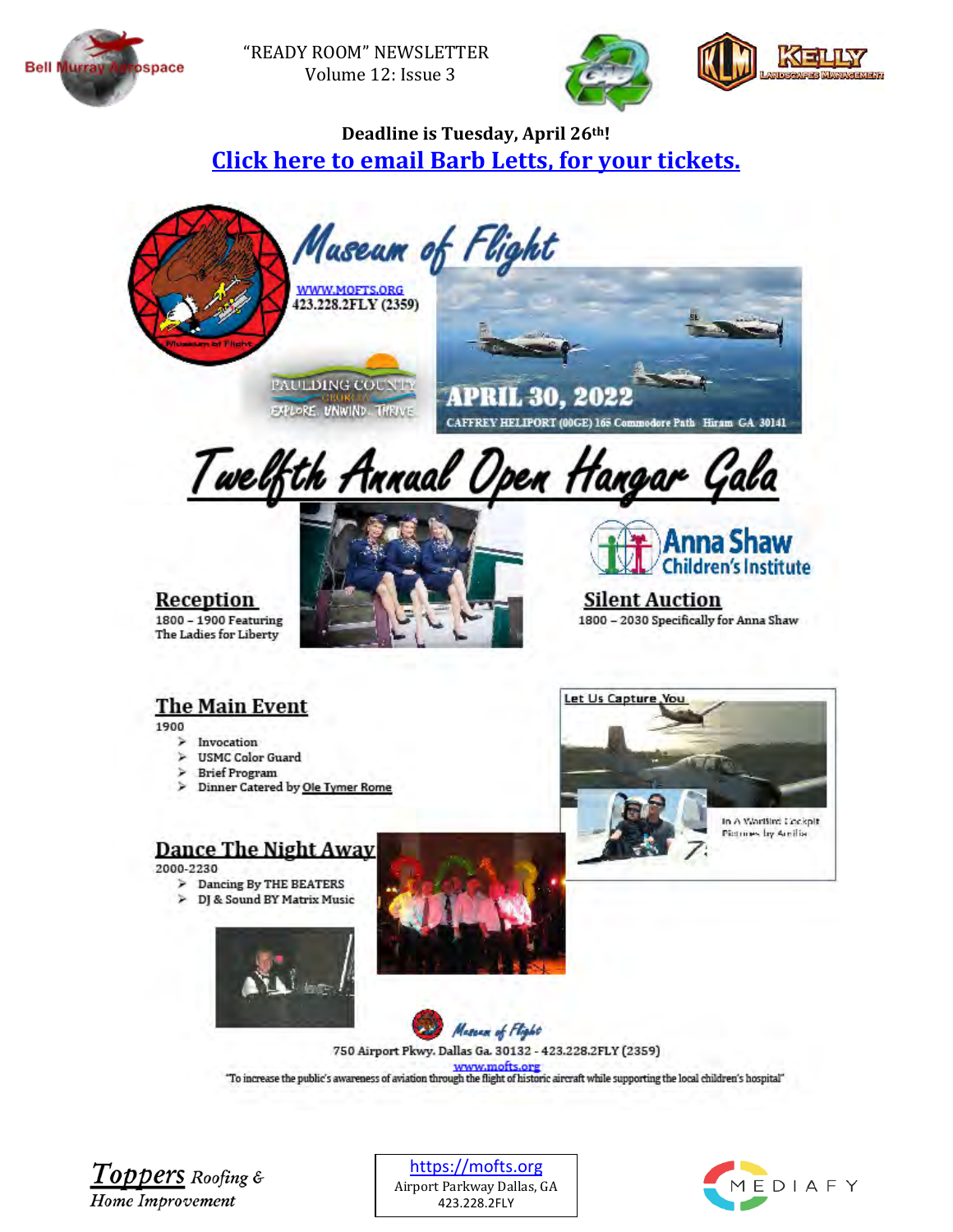



# 2022 Calendar of Events

*All dates are subject to change. Check future newsletters for additional events.* 

| <b>DATE</b>         | <b>EVENT</b>                                   | <b>LOCATION</b>          |
|---------------------|------------------------------------------------|--------------------------|
| $April 2-3$         | <b>Shaw Air and Space Expo</b>                 | <b>Shaw AFB</b>          |
| <b>April 8-10</b>   | <b>IB Charleston Air &amp; Space Expo 2022</b> | <b>IB Charleston, SC</b> |
| <b>April 23-24</b>  | Vidalia Onion Festival Airshow                 | Vidalia, GA              |
| April 30            | Twelfth Annual Open Hangar Gala                | Hiram, GA                |
| May $14$            | Good Neighbor Day - DeKalb-Peachtree Airport   | Atlanta, GA              |
| <b>August 11-13</b> | American Legion World Series Flyover           | Shelby, NC               |
| September 10-11     | <b>Smoky Mountains Airshow</b>                 | Knoxville, TN            |
| September 16-18     | JB Andrews Open House                          | Maryland                 |
| November 11-12      | Blue Angels Homecoming Air Show                | Pensacola, FL            |



Phase I marks the beginning of the Museum's new hangar and display space.

The new facility for the Museum of Flight will preserve and display historically significant flying aircraft. The ground has been broken, the dirt has been moved and the ball is rolling! The Museum of Flight is halfway to our initial fundraising goal of **\$40,000**. Be a partner in the project and help us achieve success in Phase 1! Donations can be made by check to the Museum of Flight and mailed to the main office or dropped off at the Paulding facility during office hours. Be sure to put RTR or Raise the Roof in the memo section. We also accept stock and online credit card payments. **[Click HERE to DONATE](https://tinyurl.com/mofraisetheroof)**

Toppers Roofing & Home Improvement